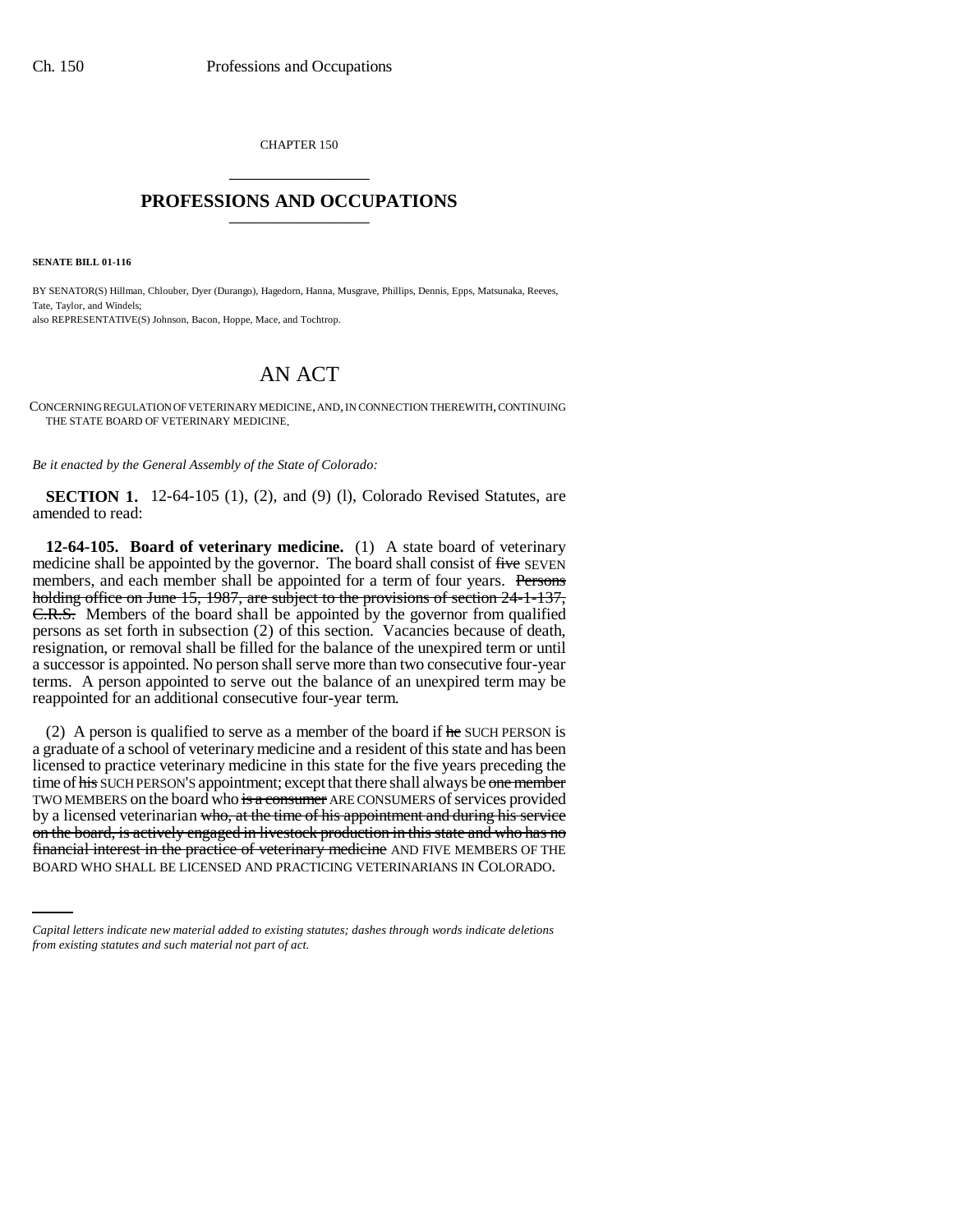(9) The board has the power to:

(l) Issue a cease and desist order if the board determines, either summarily or after due notice and hearing, that a violation of a standard of practice exists, OR HAS OCCURRED AND WILL PROBABLY BE REPEATED. Such order shall set forth the standard alleged to have been violated and the facts alleged to have constituted the violation. and shall require that the practice alleged to have been violated cease forthwith. THE ORDER SHALL REQUIRE THAT THE CONDITIONS OR PRACTICE ALLEGED TO BE A VIOLATION CEASE IMMEDIATELY AND NOT BE REPEATED. This section shall be enforced by the district court.

**SECTION 2.** 12-64-107 (4), Colorado Revised Statutes, is amended to read:

**12-64-107. Application for license - qualifications.** (4) Before taking the Colorado practical examination NATIONAL EXAM, student applicants subject to the provisions of paragraph (b) of subsection (3) of this section shall show proof that graduation will be accomplished within thirty ONE HUNDRED EIGHTY days following such examination. however, the results of said examination shall be withheld until proof of graduation is provided to the board.

**SECTION 3.** 12-64-110 (2) (b), (4) (a), and (4) (b), Colorado Revised Statutes, are amended to read:

**12-64-110. License renewal.** (2) (b) If a licensee has allowed his OR HER license to expire for a period longer than three years, such licensee may be reinstated to an active status by making written application for reinstatement, retaking the Colorado practical examination NATIONAL EXAM, and paying the current renewal fee, all delinquent renewal fees, plus a delinquency fee as established by the board. except that a licensee who, on or before July 1, 1991, has an expired license for not more than five years may reinstate such license by fulfilling by July 1, 1992, the requirements set forth in paragraph  $(a)$  of this subsection  $(2)$ .

(4) (a) In order to obtain license renewal, each licensee, except as otherwise provided, shall be required to complete a board-approved veterinary CONTINUING educational program of at least sixteen hours duration for each twelve-month period following licensure ; except that such continuing education courses may be taken at any time during the period of licensure THIRTY-TWO HOURS BIENNIALLY, WHICH COURSES MAY BE TAKEN AT ANY TIME DURING THE PERIOD OF LICENSURE. The board may, for good cause shown, prescribe the type and character of continuing education courses to be taken by any doctor of veterinary medicine in order to comply with the requirements of this article.

(b) The board shall have the authority to excuse licensees, as groups or individuals, from annual BIENNIALLY CONTINUING educational requirements for a good and sufficient reason.

**SECTION 4.** 12-64-110.5, Colorado Revised Statutes, is amended to read:

**12-64-110.5. Inactive license.** (1) A person licensed to practice veterinary medicine, upon written notice to the board by first-class mail, shall have his OR HER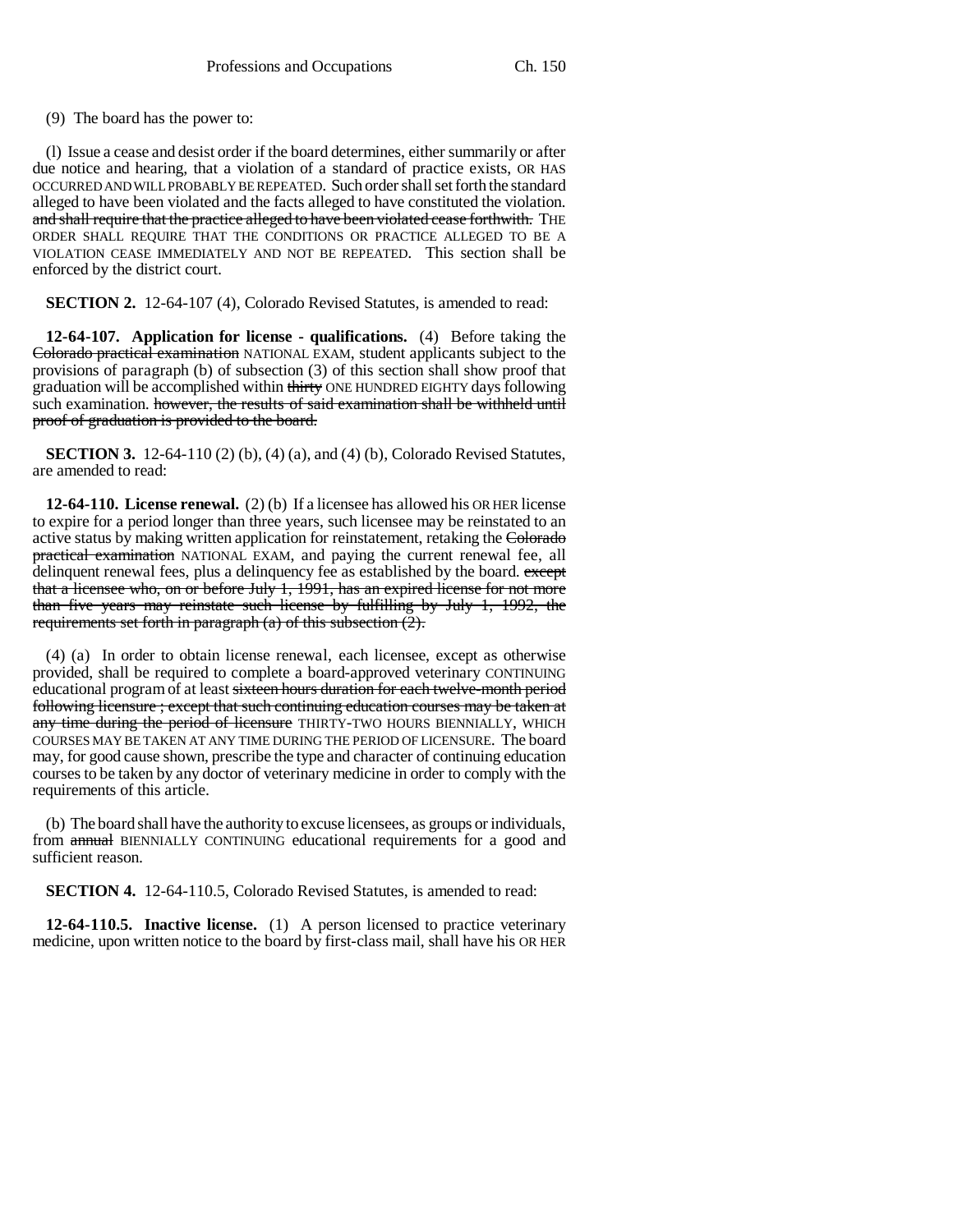## Ch. 150 Professions and Occupations

name transferred to an inactive list. Each such inactive licensee shall continue to meet the registration requirements of section 12-64-110. Such inactive status shall be noted on the face of any license issued thereafter while the licensee remains inactive. Should such person wish to resume the practice of veterinary medicine within a three-year period after being placed on an inactive list, he OR SHE shall file a proper application therefor, pay the registration renewal fee, and meet the cumulative annual continuing education requirements set forth in section 12-64-110 (4) (a).

(2) If a licensee who remains on inactive status for a period longer than three years wishes to resume the practice of veterinary medicine, such licensee shall be required to file a proper application, pay the examination fee, and retake the Colorado practical examination NATIONAL EXAM. except that a licensee who, on or before July 1, 1991, has been on inactive status for more than three years may resume the practice of veterinary medicine if such licensee fulfills by July 1, 1992, the requirements set forth in subsection (1) of this section.

(3) A licensee who has maintained an active license in good standing in another state during the period said licensee's Colorado license is inactive shall not be required to retake the Colorado practical examination NATIONAL EXAM. For purposes of this article, "in good standing" means no disciplinary actions are pending or have been invoked against the licensee.

**SECTION 5.** 12-64-111 (1) (1), (1) (q), (1.5), and (3), Colorado Revised Statutes, are amended to read:

**12-64-111. Discipline of licensees.** (1) Upon signed complaint by any complainant or upon its own motion, the board may proceed to a hearing in conformity with section 12-64-112. After a hearing, and by a concurrence of a majority of members, the board may revoke or suspend the license of, place on probation, or otherwise discipline or fine, any licensed veterinarian for any of the following reasons:

(l) Unprofessional or unethical conduct or engaging in practices in connection with the practice of veterinary medicine which THAT are in violation of the standards of professional conduct GENERALLY ACCEPTED STANDARDS OF VETERINARY PRACTICE as defined in this article or prescribed by the rules and regulations of the board;

(q) Conviction of a felony CRIME in the courts of this state or of a crime in any other state, any territory, or any other country for an offense related to the conduct regulated by this article, REGARDLESS OF WHETHER THE SENTENCE IS DEFERRED. For the purposes of this paragraph (q), a plea of guilty or a plea of nolo contendere accepted by the court shall be considered as a conviction.

(1.5) When a complaint or an investigation discloses an instance of misconduct which, in the opinion of the board, does not warrant formal action but which should not be dismissed as being without merit, the board may send a letter of admonition to any licensed veterinarian. Such letter shall be sent to the veterinarian by certified mail, with a copy to the complainant, and shall advise such veterinarian that he OR SHE may, within twenty days after receipt of the letter, make a written request to the board to institute a formal hearing pursuant to section 24-4-105 to determine the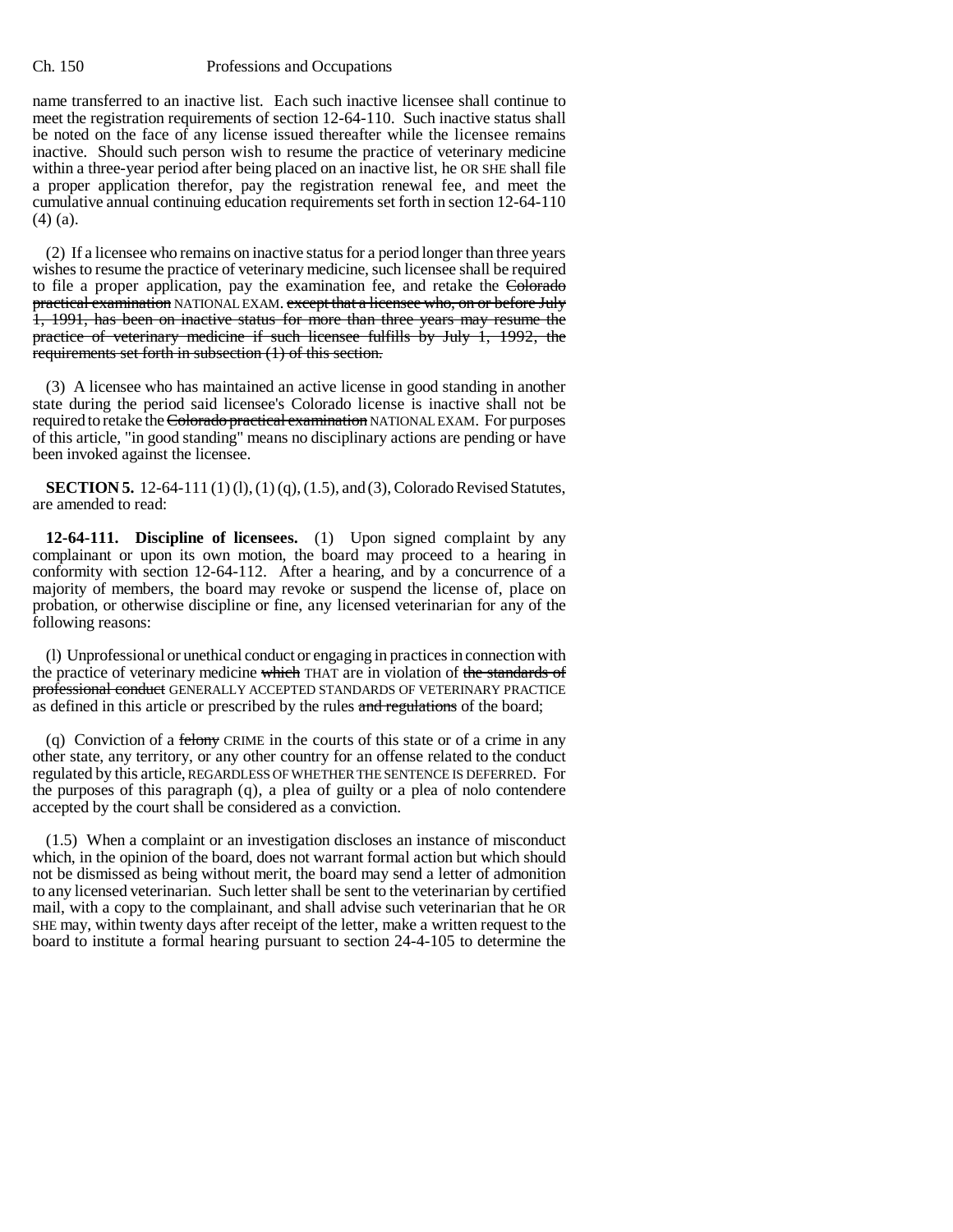propriety of the alleged misconduct. If such request is timely made, the letter of admonition shall be deemed vacated, and the matter shall be processed by means of formal proceedings.

(3) Nothing in this article shall be construed to prevent the practice of veterinary medicine by a professional service corporation composed of AT LEAST A SIMPLE MAJORITY OF **licensed** veterinarians which WHO ARE LICENSED, ACTIVE, AND PERSONALLY ENGAGED IN THE PRACTICE OF VETERINARY MEDICINE IN THIS STATE AND WHO may exercise such powers and shall be subject to such limitations and requirements, so far as applicable, as are provided in section 12-36-134, relating to professional service corporations for the practice of medicine; EXCEPT THAT THE SHAREHOLDERS, DIRECTORS, MANAGERS, OR OFFICERS WHO ARE NOT VETERINARIANS LICENSED, ACTIVE, AND PERSONALLY ENGAGED IN THE PRACTICE OF VETERINARY MEDICINE IN THIS STATE SHALL NOT EXERCISE ANY AUTHORITY WHATSOEVER OVER PROFESSIONAL VETERINARIAN MATTERS.

**SECTION 6.** 12-64-112 (2), Colorado Revised Statutes, is amended to read:

**12-64-112. Hearing procedure.** (2) Hearings shall be conducted in conformity with sections 24-4-105 and 24-4-106, C.R.S. THE COURT OF APPEALS SHALL HAVE INITIAL JURISDICTION TO REVIEW ALL FINAL AGENCY ACTIONS AND ORDERS PURSUANT TO SECTION 24-4-106 (11), C.R.S.

**SECTION 7.** 12-64-119, Colorado Revised Statutes, is amended to read:

**12-64-119. Review of board of veterinary medicine - repeal of article.** This article is repealed July 1, 2001 2011. Prior to such repeal the state board of veterinary medicine shall be reviewed as provided for in section 24-34-104, C.R.S.

**SECTION 8.** 12-64-120 (3), Colorado Revised Statutes, is amended to read:

**12-64-120. Veterinary records in custody of animal care providers definition.** (3) (a) Records concerning an animal's care are available to the public unless a veterinary-patient-client privilege exists with respect to such animal, as provided in section 24-72-204 (3) (a) (XIV), C.R.S.

(b) ALL PRACTICING VETERINARIANS IN THIS STATE SHALL MAINTAIN ACCURATE RECORDS FOR EVERY NEW OR EXISTING CLIENT-PATIENT RELATIONSHIP AS DEFINED IN SECTION 12-64-103 (15.5). ANIMAL PATIENT RECORDS SHALL JUSTIFY THE ASSESSMENT, DIAGNOSIS, AND TREATMENT ADMINISTERED OR PRESCRIBED AND SHALL BE LEGIBLE, WRITTEN, PRINTED, OR PREPARED ELECTRONICALLY AS UNALTERABLE DOCUMENTS. RECORDS SHALL BE PREPARED IN SUCH A MANNER THAT ANY SUBSEQUENT EVALUATION OF THE SAME ANIMAL PATIENT WOULD YIELD COMPREHENSIVE MEDICAL, PATIENT, AND VETERINARIAN IDENTIFYING INFORMATION. RECORDS SHALL BE MAINTAINED FOR A MINIMUM OF THREE YEARS AFTER THE ANIMAL PATIENT'S LAST MEDICAL EXAMINATION.

(c) THE BOARD SHALL PROMULGATE RULES INCLUDING, BUT NOT LIMITED TO, CRITERIA BY WHICH ANIMAL PATIENT RECORDS MAY BE ADAPTED IN THE CASE OF HERDS, FLOCKS, LITTERS, LARGE VOLUME, OR SPECIALTY VETERINARY PRACTICES AND IDENTIFY EXCEPTIONS TO PARAGRAPH (a) OF THIS SUBSECTION (3), IF NECESSARY, FOR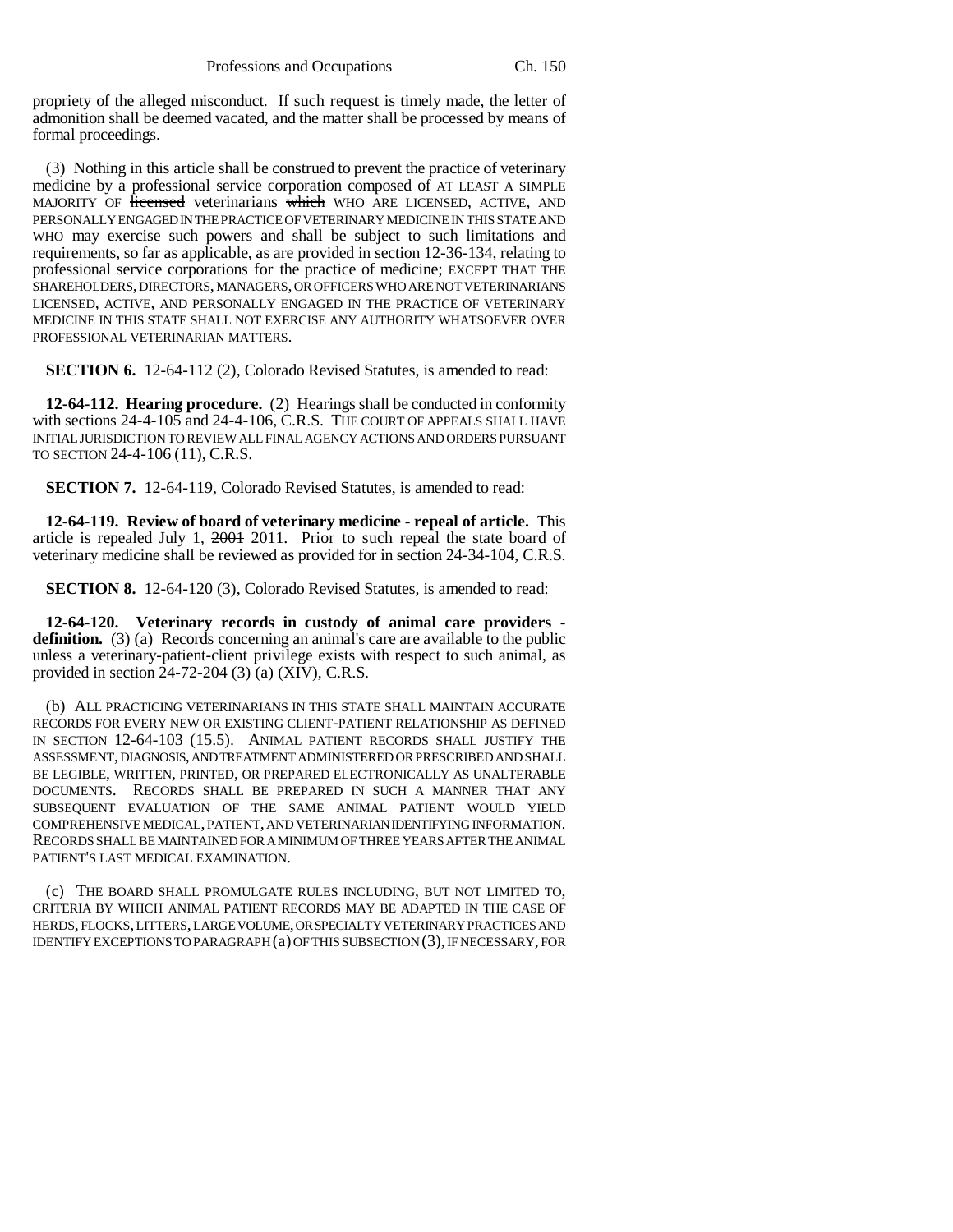VETERINARIANS RENDERING EMERGENCY CARE OR TREATMENT.

**SECTION 9.** Article 64 of title 12, Colorado Revised Statutes, is amended BY THE ADDITION OF A NEW SECTION to read:

**12-64-121. Cruelty to animals - immunity for reporting.** ANY VETERINARIAN LICENSED IN THIS STATE WHO REPORTS, IN GOOD FAITH AND IN THE NORMAL COURSE OF BUSINESS, A SUSPECTED INCIDENT OF ANIMAL CRUELTY, AS DESCRIBED IN SECTION 18-9-202, C.R.S., TO THE PROPER AUTHORITIES SHALL BE IMMUNE FROM LIABILITY IN ANY CIVIL OR CRIMINAL ACTION BROUGHT AGAINST SUCH VETERINARIAN FOR REPORTING SUCH INCIDENT.

**SECTION 10.** 24-1-137, Colorado Revised Statutes, is amended to read:

**24-1-137. Effect of decrease in the length of terms of office for certain state boards, commissions, authorities, and agencies.** Persons who are holding office on June 15, 1987, and who were appointed to terms of office pursuant to sections 11-2-102, 12-4-103, 12-22-104, 12-32-103, 12-33-103, 12-36-103, 12-40-106, 12-60-102, 12-64-105, 22-80-104, 23-9-103, 23-15-104, 23-40-104, 23-41-102, 23-50-102, 24-32-706, 24-42-102, 24-65-103, 25-25-104, 29-1-503, 29-4-704, 34-60-104, 35-41-101, 35-65-401, 35-75-104, 39-2-123, and 40-2-101, C.R.S., as said sections existed prior to June 15, 1987, shall continue to serve in such office, but such service shall be at the pleasure of the governor who may appoint a replacement to serve for the unexpired term of any member. However, if the governor has not appointed any such replacement on or before November 15, 1987, then the person who is holding such office on June 15, 1987, shall no longer be subject to replacement pursuant to this section but shall be subject to whatever removal provisions may otherwise apply for such office. Any such member for whom a replacement has been appointed shall continue to serve until his OR HER successor is duly qualified. Appointments to new terms of office made after June 15, 1987, shall be made for terms of four years as prescribed by law; except that such provision shall not apply to terms of office of persons appointed pursuant to section 23-9-103, C.R.S.

**SECTION 11.** 24-34-104 (42), Colorado Revised Statutes, is amended BY THE ADDITION OF A NEW PARAGRAPH to read:

**24-34-104. General assembly review of regulatory agencies and functions for termination, continuation, or reestablishment.** (42) The following agencies, functions, or both, shall terminate on July 1, 2011:

(c) THE STATE BOARD OF VETERINARY MEDICINE CREATED BY ARTICLE 64 OF TITLE 12, C.R.S.;

**SECTION 12. Repeal.** 24-34-104 (30) (b) (I), Colorado Revised Statutes, is repealed as follows:

**24-34-104. General assembly review of regulatory agencies and functions for termination, continuation, or reestablishment.** (30) (b) The following boards in the division of registrations shall terminate July 1, 2001:

(I) The state board of veterinary medicine created by article 64 of title 12, C.R.S.;